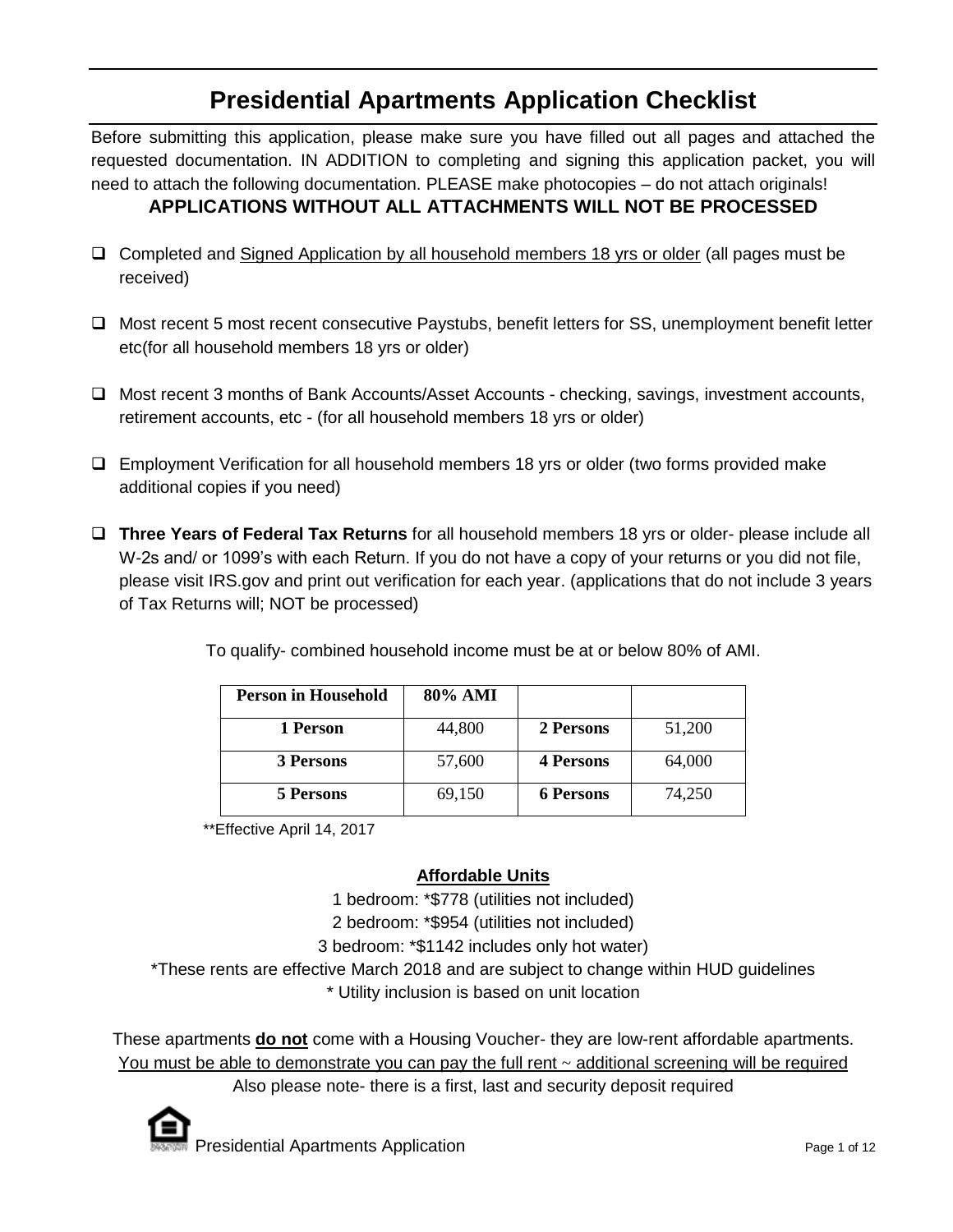# **Presidential Apartment Affordable Housing Application Process**

The developer, City of Amherst and Amherst Housing Authority is working to provide this affordable housing opportunity in Amherst through the Local Action Units Program through the Commonwealth of Massachusetts Department of Housing and Community Development (DHCD). In this project, six affordable apartments have been constructed in Amherst and are rented to tenants with incomes that shall not exceed 80% of the Amherst Massachusetts-Hampshire County area median income. This application is to further market for 4 current vacancies (as of January 24, 2018).

All affordable units must be occupied as a primary residence and will have a one year lease. There is also a regulatory agreement on the property that limits the amount that the unit can be leased for and requires an income eligible tenant. The regulatory agreement insures that the unit stays affordable in perpetuity.

When an appropriate rental becomes available, staff will contact you and will request further information (such as updated financial documents as Income Verification s only valid for 60 days.). You are also subject to additional screening by the property owner or agent. If approved, you will be shown the unit and offered a one-year lease.

For more details on process and procedure, please contact Amherst Housing Authority at 413-256- 0206 Extension 309.

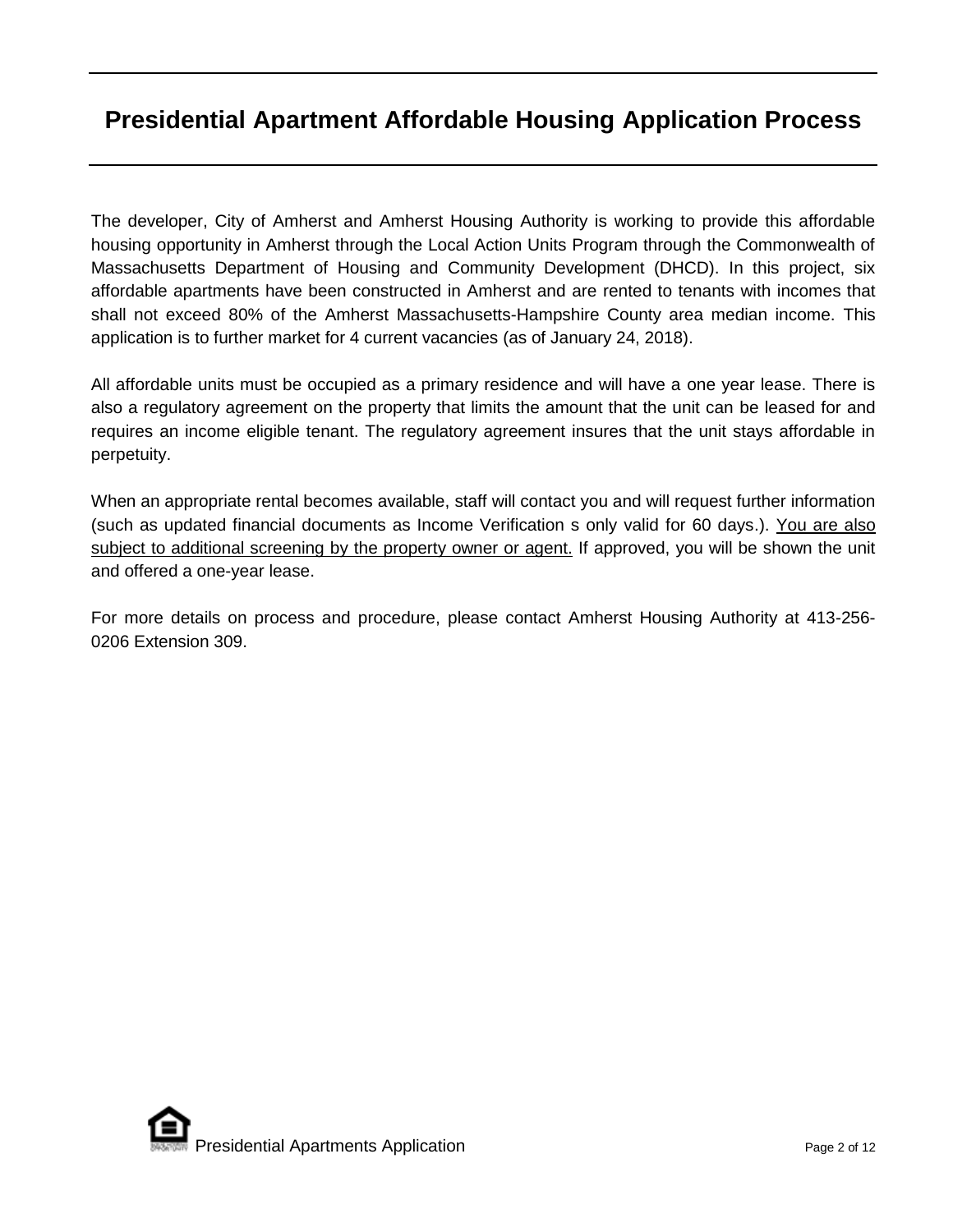# **Household, Income and Asset Information**

| Applicant Name (this is you)<br><u>example and the contract of the set of the set of the set of the set of the set of the set of the set of the set of the set of the set of the set of the set of the set of the set of the set o</u> |  |  |  |  |
|----------------------------------------------------------------------------------------------------------------------------------------------------------------------------------------------------------------------------------------|--|--|--|--|
| Address: Address:                                                                                                                                                                                                                      |  |  |  |  |
|                                                                                                                                                                                                                                        |  |  |  |  |
|                                                                                                                                                                                                                                        |  |  |  |  |
| Telephone:(Day):_____________________________(Evening):_________________________                                                                                                                                                       |  |  |  |  |
|                                                                                                                                                                                                                                        |  |  |  |  |
|                                                                                                                                                                                                                                        |  |  |  |  |
| Co-Applicant (this is any other adult in the household)                                                                                                                                                                                |  |  |  |  |
|                                                                                                                                                                                                                                        |  |  |  |  |
|                                                                                                                                                                                                                                        |  |  |  |  |
|                                                                                                                                                                                                                                        |  |  |  |  |
| Telephone:(Day):_____________________________(Evening):_________________________                                                                                                                                                       |  |  |  |  |
|                                                                                                                                                                                                                                        |  |  |  |  |
| Co-Applicant (this is any other adult in the household)<br><u>Co-Applicant</u> (this is any other adult in the household)                                                                                                              |  |  |  |  |
|                                                                                                                                                                                                                                        |  |  |  |  |
|                                                                                                                                                                                                                                        |  |  |  |  |
| Telephone:(Day):_____________________________(Evening):_________________________                                                                                                                                                       |  |  |  |  |
|                                                                                                                                                                                                                                        |  |  |  |  |
|                                                                                                                                                                                                                                        |  |  |  |  |

**How many people in your household (include everybody; all adults, children)? \_\_\_\_\_\_\_\_\_**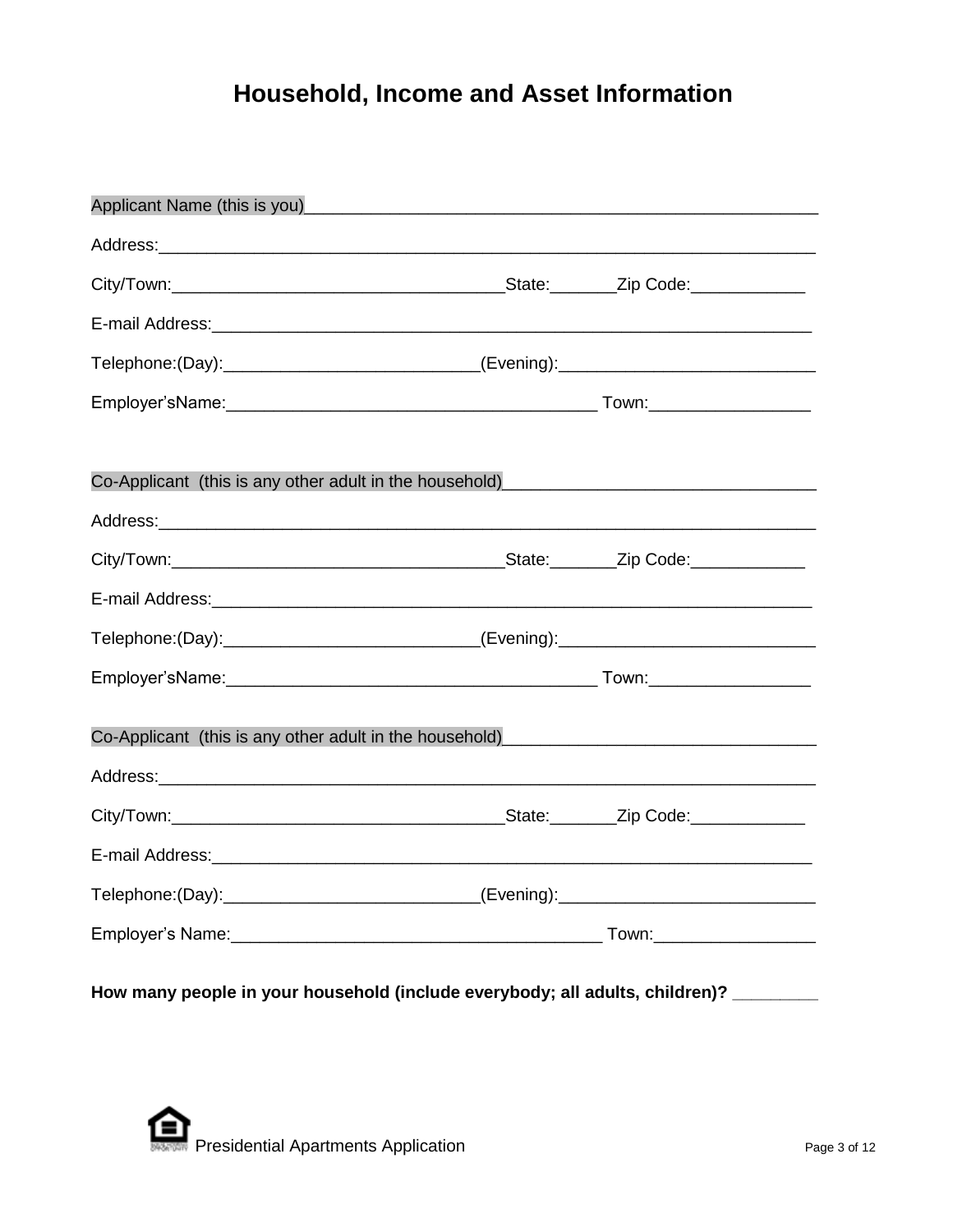List all household members including yourself (anyone who will live in the house, any age):

| <b>Name</b> | Date of Birth                                                                                | Soc. Sec. # | <b>Relationship to Applicant</b>                                                                            |
|-------------|----------------------------------------------------------------------------------------------|-------------|-------------------------------------------------------------------------------------------------------------|
|             |                                                                                              |             |                                                                                                             |
|             |                                                                                              |             |                                                                                                             |
|             |                                                                                              |             |                                                                                                             |
|             |                                                                                              |             |                                                                                                             |
|             | Are any of the above listed household members full time students? $\square$ YES $\square$ NO |             | If yes, please list below (for students 18 years old or over, documentation of enrollment will be required. |
|             |                                                                                              |             |                                                                                                             |
|             | PLEASE NOTE: responses to the questions below are VOLUNTARY.                                 |             |                                                                                                             |
| IYES INO    |                                                                                              |             | Do you need a wheelchair accessible unit, an adaptable unit, or a first floor unit because of a disability? |
| QYESQN      | Do you need another type of reasonable accommodation based on a disability?                  |             |                                                                                                             |
|             |                                                                                              |             |                                                                                                             |
|             |                                                                                              |             |                                                                                                             |
|             |                                                                                              |             |                                                                                                             |

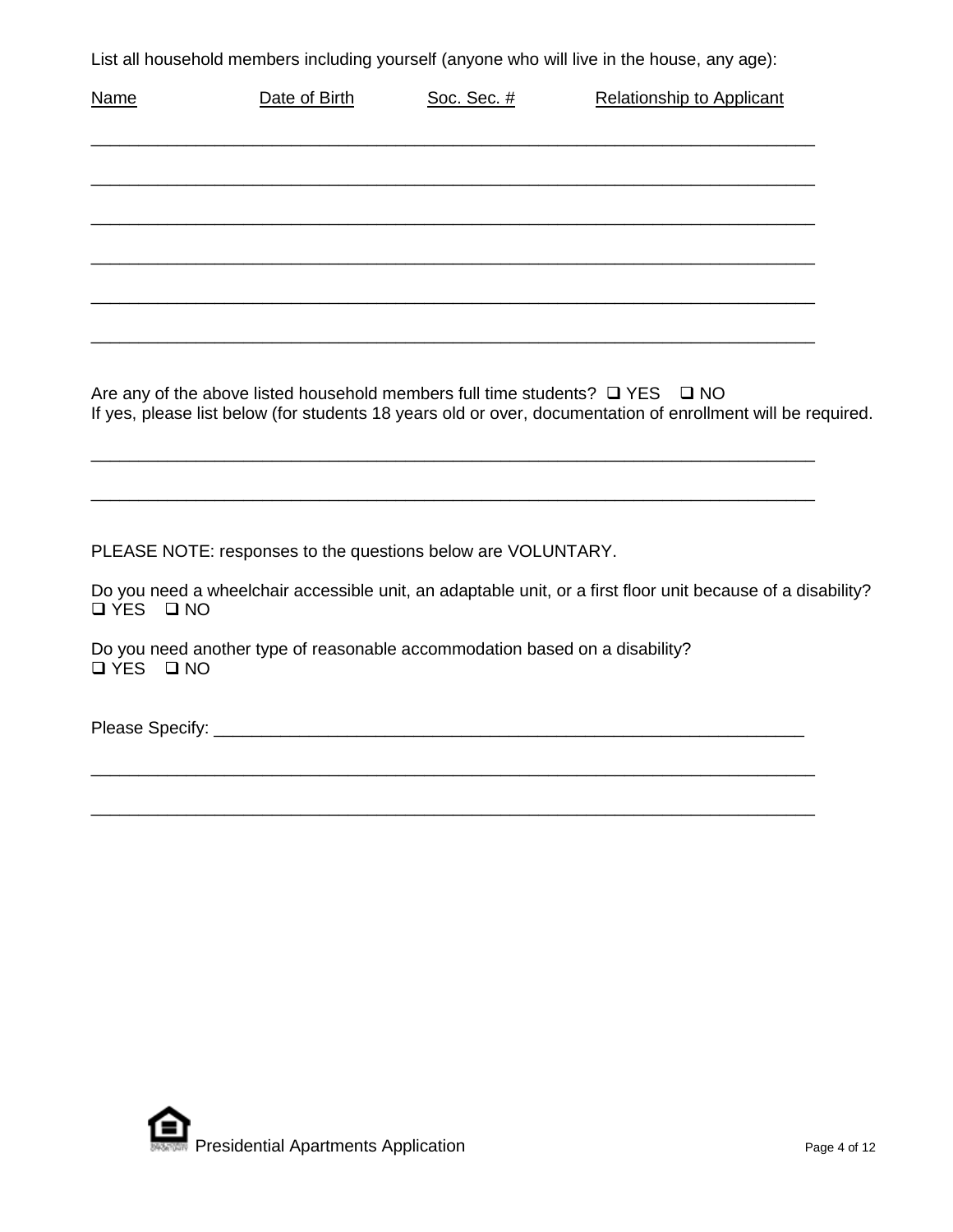**ANNUAL HOUSEHOLD INCOME INFORMATION:** *Gross Annual income is income from all sources, including all wages and salaries (prior to deductions), overtime pay, commissions, tips, fees and bonuses, and other compensation for personal services, net business income, interest/dividend income, Social Security, Supplemental Security Income, pension payments, disability income, unemployment compensation, alimony/child support, and veterans' benefits, for all adult household members over the age of 18, unless the member is a full-time student.* 

|                                          | Annual Income (Applicant): Gross Income for the past 12 months: \$                                   |
|------------------------------------------|------------------------------------------------------------------------------------------------------|
|                                          |                                                                                                      |
|                                          |                                                                                                      |
|                                          | Employer Phone: ______________________________Your Job Position: ___________________________________ |
| Wages BEFORE Taxes and Withholding:      |                                                                                                      |
|                                          | \$________(hourly) -or- \$________(weekly) -or- \$_______(other - specify:______)                    |
| Disability, Workers' Compensation, etc): | Additional Income from other sources (such as Social Security, Alimony, Child Support, Unemployment, |
|                                          |                                                                                                      |
|                                          |                                                                                                      |
|                                          | Annual Income (Co-Applicant): Gross Income for the past 12 months: \$                                |
|                                          |                                                                                                      |
|                                          |                                                                                                      |
|                                          |                                                                                                      |
| Wages BEFORE Taxes and Withholding:      |                                                                                                      |
|                                          | \$________(hourly) -or- \$________(weekly) -or- \$_______(other - specify:______)                    |
| Disability, Workers' Compensation, etc): | Additional Income from other sources (such as Social Security, Alimony, Child Support, Unemployment, |
|                                          |                                                                                                      |
|                                          |                                                                                                      |

*Note: If any other adult household members have income, or if a household member has more sources of income than there is space for above, please attach a separate sheet of paper with their income information as described above.*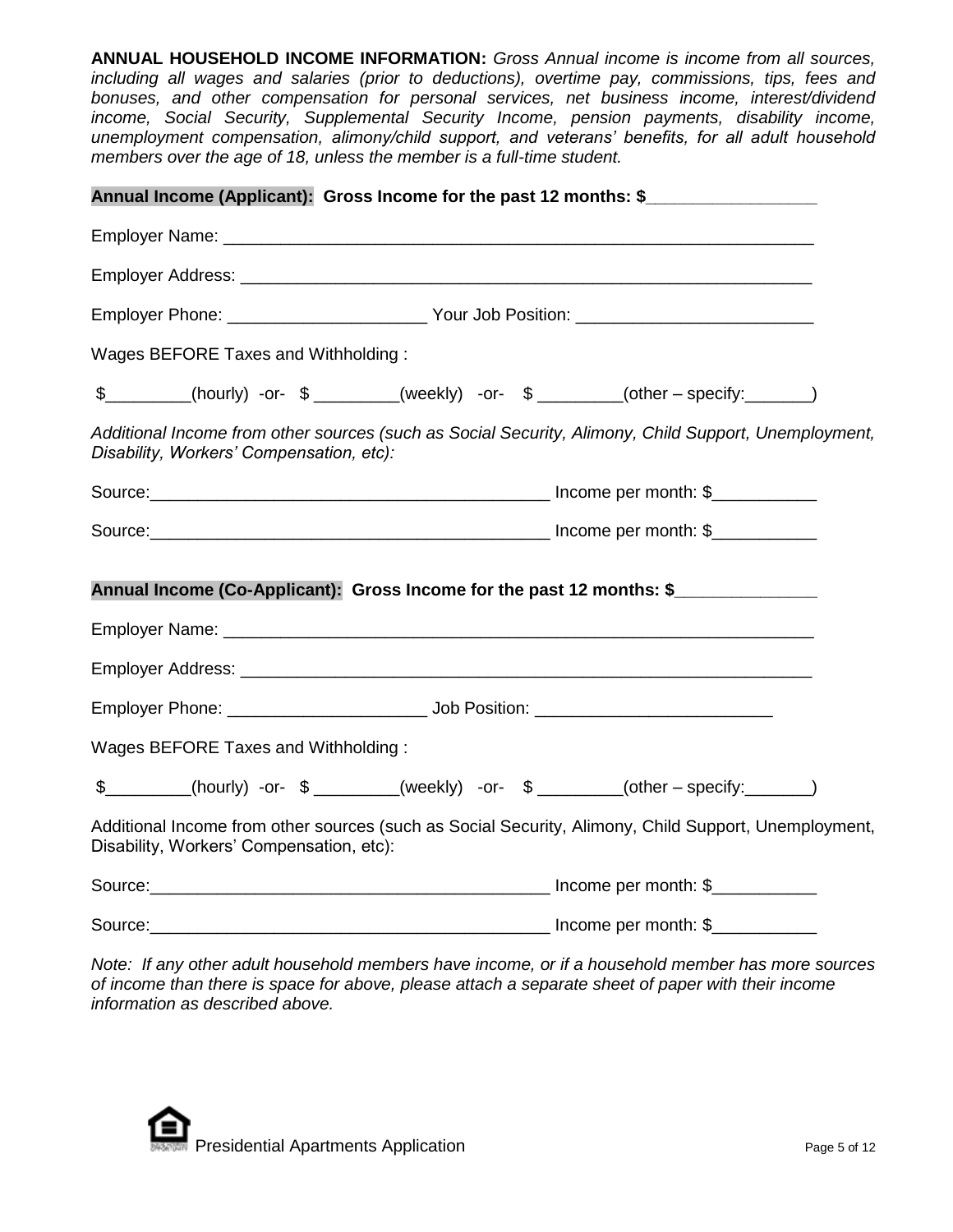**Household Asset Information:** *Assets to be included include: cash, savings and checking accounts, stocks, bonds and other forms of capital investment, real estate and retirement accounts. Do not include the value of personal property such as furniture and automobiles.* 

| Other (e.g. Certificate of Deposit) Account Number: _________________ Balance: \$__________________ |  |  |
|-----------------------------------------------------------------------------------------------------|--|--|
|                                                                                                     |  |  |
|                                                                                                     |  |  |
|                                                                                                     |  |  |
|                                                                                                     |  |  |
|                                                                                                     |  |  |
| Cash: __________                                                                                    |  |  |
|                                                                                                     |  |  |
|                                                                                                     |  |  |
|                                                                                                     |  |  |

## **Total Household Assets: \$\_\_\_\_\_\_\_\_\_\_\_\_\_\_\_\_\_\_\_\_**

*Note: If any other household members have assets from additional sources, please attach a separate sheet of paper for each with their asset information as described above.*

## **My TOTAL HOUSEHOLD INCOME IS \$**

(this includes all household members income and all household income from assets)

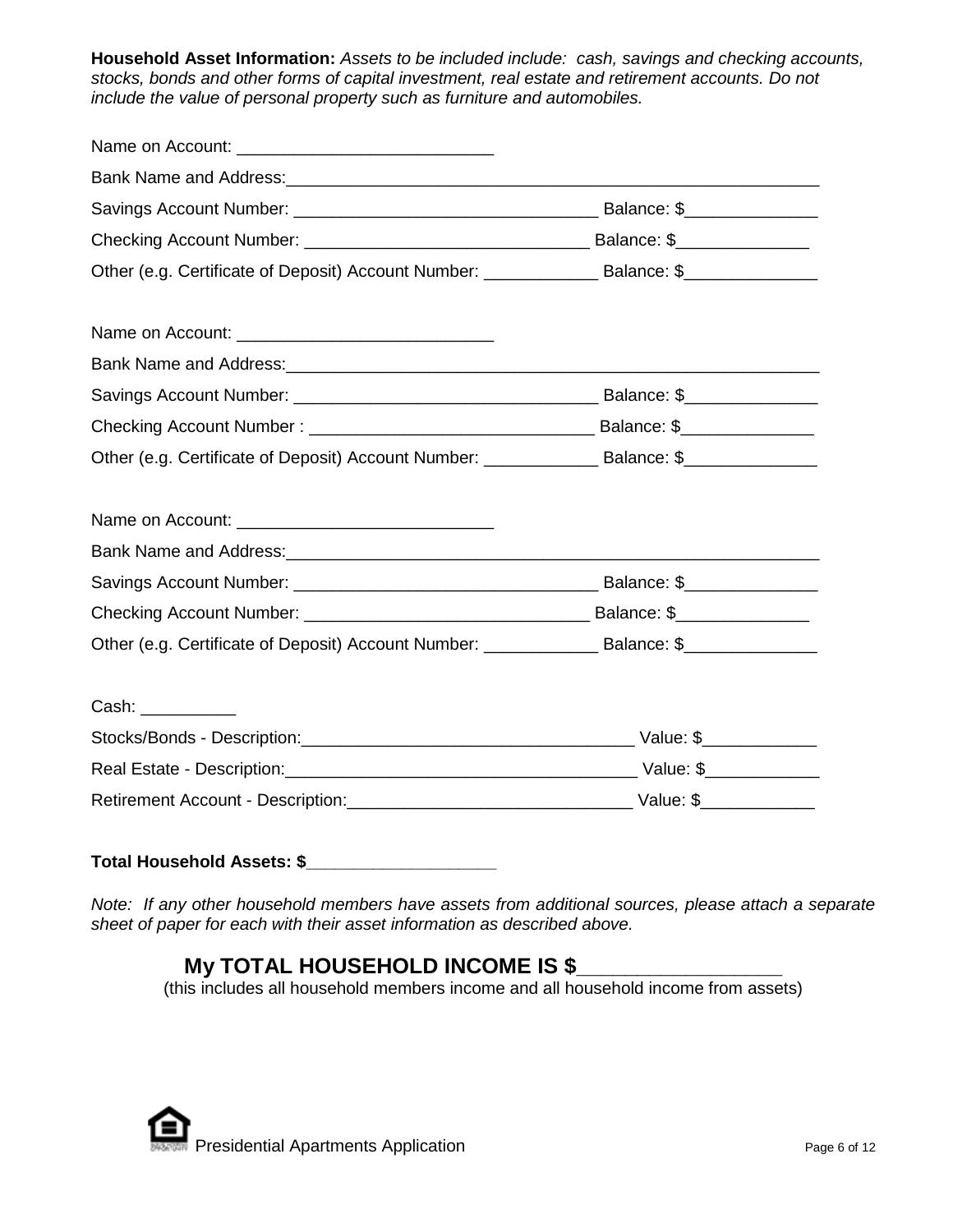## **Preferences and Affirmative Marketing**

### **Local Preference Category Information:**

Applicants are requested to provide information relative to the following for Local Preference units if one is available.

| $\square$ YES        | $\Box$ NO | Current residents of the Town of Amherst: Please provide documentation of<br>residency, such as rent receipts, utility bills, street listing or voter registration<br>listing.                                                                           |
|----------------------|-----------|----------------------------------------------------------------------------------------------------------------------------------------------------------------------------------------------------------------------------------------------------------|
| <b>Q</b> YES         | $\Box$ NO | Amherst Municipal Employees: Employees of the Town of Amherst, such as<br>teachers, janitors, firefighters, police officers, librarians, or town hall employees.<br>Please provide documentation of employment (pay stubs, employment contract,<br>etc). |
| $\Box$ YES $\Box$ NO |           | Employees of Local Businesses: Employees of businesses located in the Town<br>of Amherst. Please provide documentation of employment (pay stubs,<br>employment contract, etc).                                                                           |
| $\square$ YES        | $\Box$ NO | Households with children attending public schools in the Town of Amherst.<br>Please provide documentation of enrollment.                                                                                                                                 |

### **Affirmative Marketing:**

Please complete the following section to assist us in fulfilling affirmative marketing requirements. Optional, but responses will assist us in fulfilling our requirements.

Household Race:

- □ Caucasian
- □ African American/Black
- □ Asian/Pacific Islander/Native Hawaiian
- □ Native American / Alaskan Native

Ethnic Classification: □ Hispanic/Latino

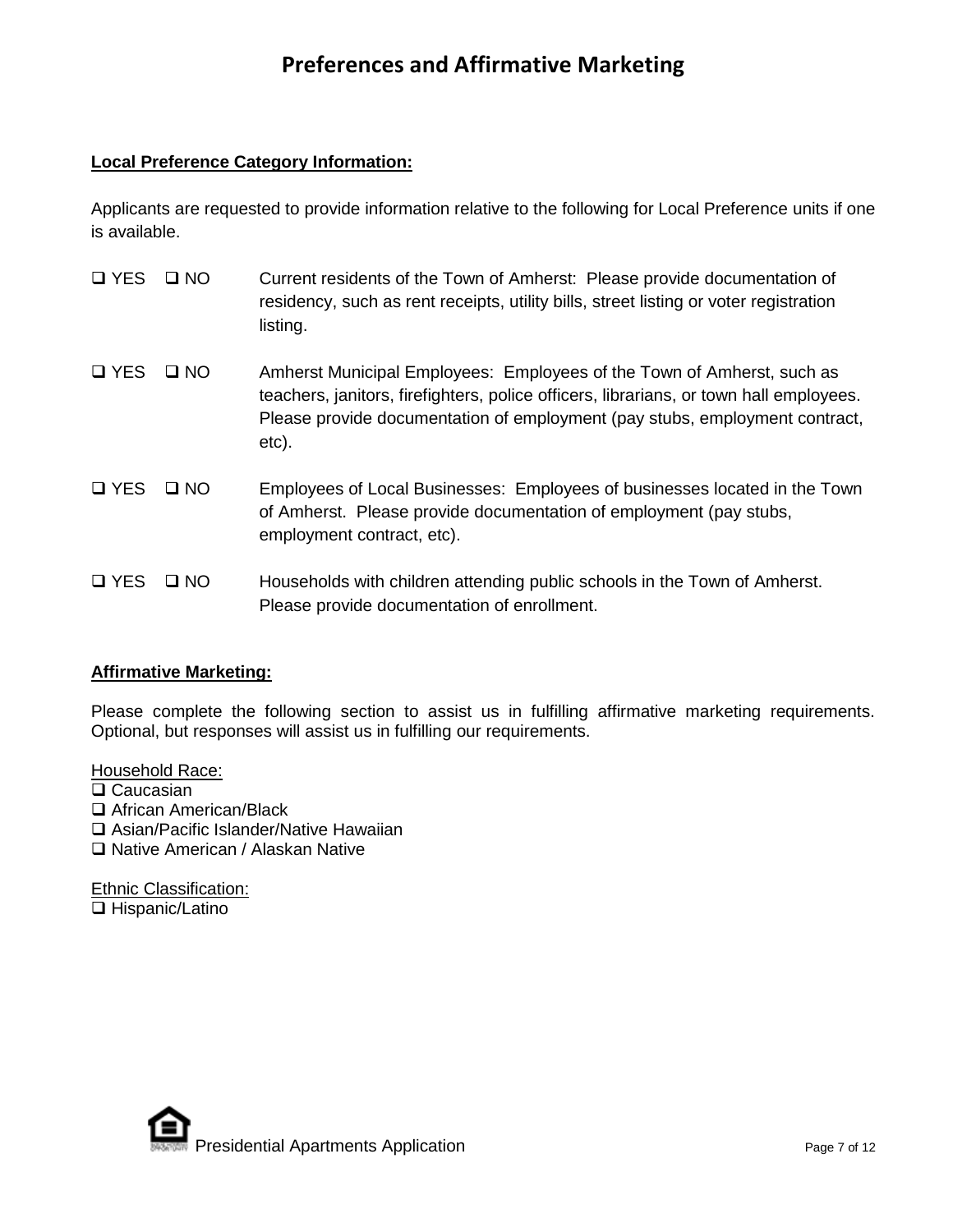## **General Authorization for Release of Information**

*I/we, the above named individual(s), authorize Amherst Housing Authority, Kamins Real Estate or its Designee to verify the accuracy of the information which I/we have provided or to secure information from the following sources:*

Social Security<br>
Department of Public Welfare The Retirement & Pensions Systems<br>
Department of Employment Secu Veteran's Administration **Payor of Child Support** Trust Administrators **Insurance Companies** Criminal History Systems Board Other: \_\_\_\_\_\_\_\_\_\_\_\_\_\_\_\_\_\_\_\_\_\_\_\_\_\_\_\_\_\_\_\_\_\_\_\_\_\_\_\_\_\_\_\_\_\_\_\_\_\_\_\_\_\_\_\_\_\_\_\_\_\_\_\_\_

Employer **Banks** and Credit Bureaus Department of Employment Security

*I/we hereby give permission to release this information to authorize Amherst Housing Authority, Kamins Real Estate, or its Designee subject to the condition that it be kept confidential. I/we would appreciate your prompt attention in supplying the information requested on the attached page within five (5) days of receipt of this request. I/we understand that a photocopy of this authorization is as valid as the original. This authorization is valid for a period of one year from the date noted below. Thank your for your assistance and cooperation in this matter.*

\_\_\_\_\_\_\_\_\_\_\_\_\_\_\_\_\_\_\_\_\_\_\_\_\_\_\_\_\_\_\_\_\_\_\_\_\_\_\_\_\_\_\_\_\_\_\_\_\_\_ \_\_\_\_\_\_\_\_\_\_\_\_\_\_\_\_\_\_

\_\_\_\_\_\_\_\_\_\_\_\_\_\_\_\_\_\_\_\_\_\_\_\_\_\_\_\_\_\_\_\_\_\_\_\_\_\_\_\_\_\_\_\_\_\_\_\_\_\_ \_\_\_\_\_\_\_\_\_\_\_\_\_\_\_\_\_\_

Applicant Signature Date Date Applicant Signature Date

Applicant Signature Date Applicant Signature Date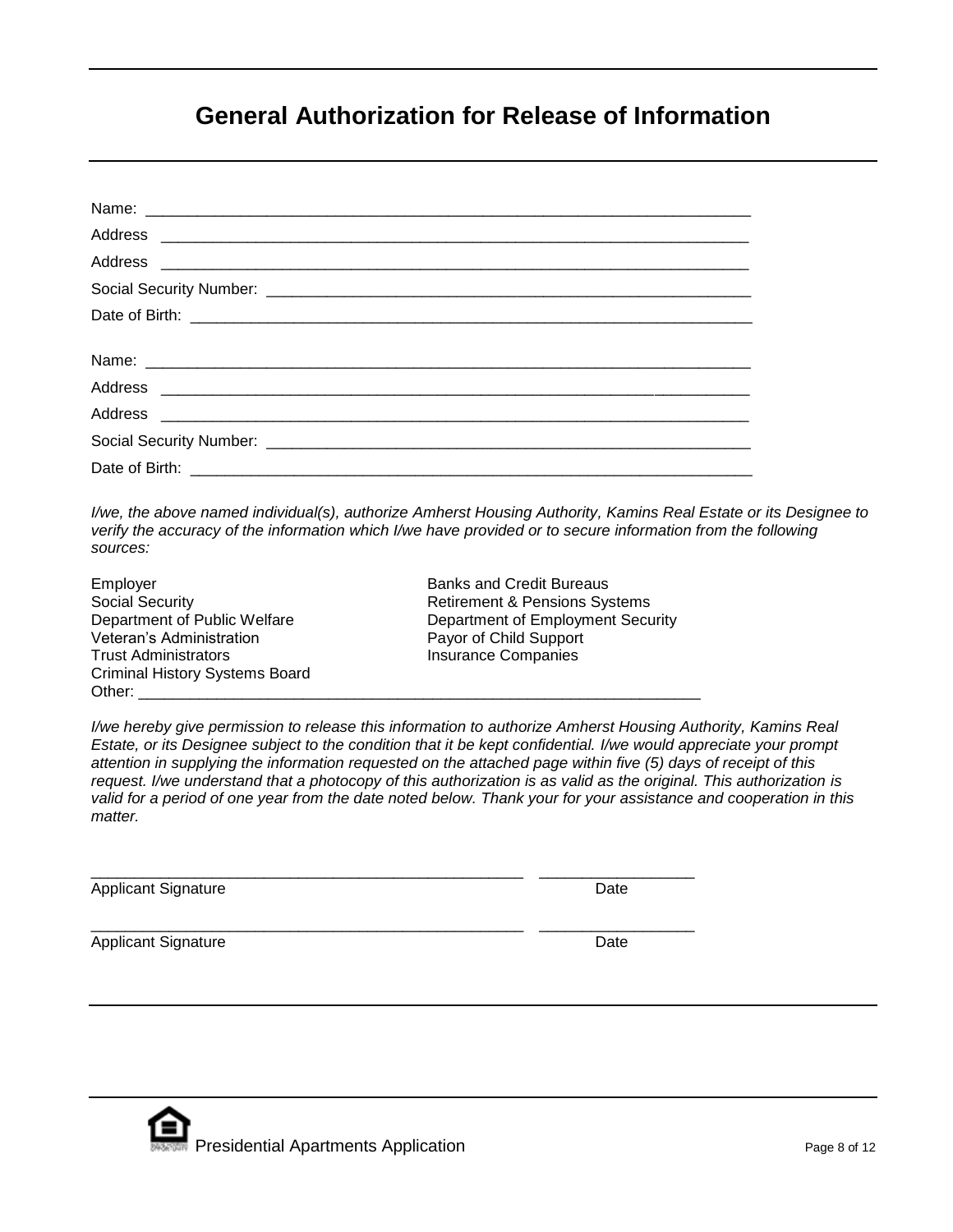## **PLEASE READ AND INITIAL THE FOLLOWING ITEMS:**

- I/ we understand THAT THIS IS A PRELIMINARY APPLICATION AND DOES NOT INDICATE OUR APPROVAL FOR AN APARTMENT. ADDITIONAL INFORMATION WILL BE REQUESTED AT A LATER DATE TO COMPLETE THE PROCESSING OF THE APPLICATION. YOUR SIGNATURE BELOW GRANTS MANAGEMENT YOUR CONSENT TO VERIFY THE INFORMATION CONTAINED ON THIS APPLICATION.
- $\Box$  I/We hereby give full permission for the Owner, acting through its Management Agent, to obtain credit history, landlord references, criminal history, housing court information and any other information that may be needed to process your application. Information may also be obtained directly from the sources provided on my application. I/We warrant and represent that all statements herein are true and complete. I/we certify that if selected to receive assistance, the unit I/we occupy will be my/our only residence. I/we understand that the above information is being collected to determine my/our eligibility. I/we authorize the owner/manager to verify all information provided on this application and to contact previous or current landlords or other sources of credit and verification information that may be released to appropriate Federal, State, or local agencies. I/We certify that the statements made in this application are true and complete to the best of my/our knowledge and belief. I/we understand that false statements or information are punishable under Federal law. I/We understand that perjury will result in disqualification from further consideration in this program.
- $\Box$  I/We hereby certify that we have received a notice from the Management Agent describing the Right to Reasonable Accommodations for persons with disabilities.
- $\Box$  Please be informed all apartments at this property are rented to individuals without regard to race, color, religion, sex, handicap, familial status, natural origin or sexual orientation and the Owner, acting through its Management Agent, practices Equal Housing Opportunity.

Your signature(s) below gives consent to the Amherst Housing Authority or Kamins Real Estate or its Designee to verify information provided in this application.

No applications will be considered complete unless signed and dated by the Applicant and Co-Applicant (if any).

\_\_\_\_\_\_\_\_\_\_\_\_\_\_\_\_\_\_\_\_\_\_\_\_\_\_\_\_\_\_\_\_\_\_\_\_\_\_\_\_\_\_\_\_\_ \_\_\_\_\_\_\_\_\_\_\_\_\_\_\_\_\_\_\_\_\_\_\_\_

\_\_\_\_\_\_\_\_\_\_\_\_\_\_\_\_\_\_\_\_\_\_\_\_\_\_\_\_\_\_\_\_\_\_\_\_\_\_\_\_\_\_\_\_\_ \_\_\_\_\_\_\_\_\_\_\_\_\_\_\_\_\_\_\_\_\_\_\_\_\_

Applicant Signature Date Date

Co- Applicant Signature Date Date

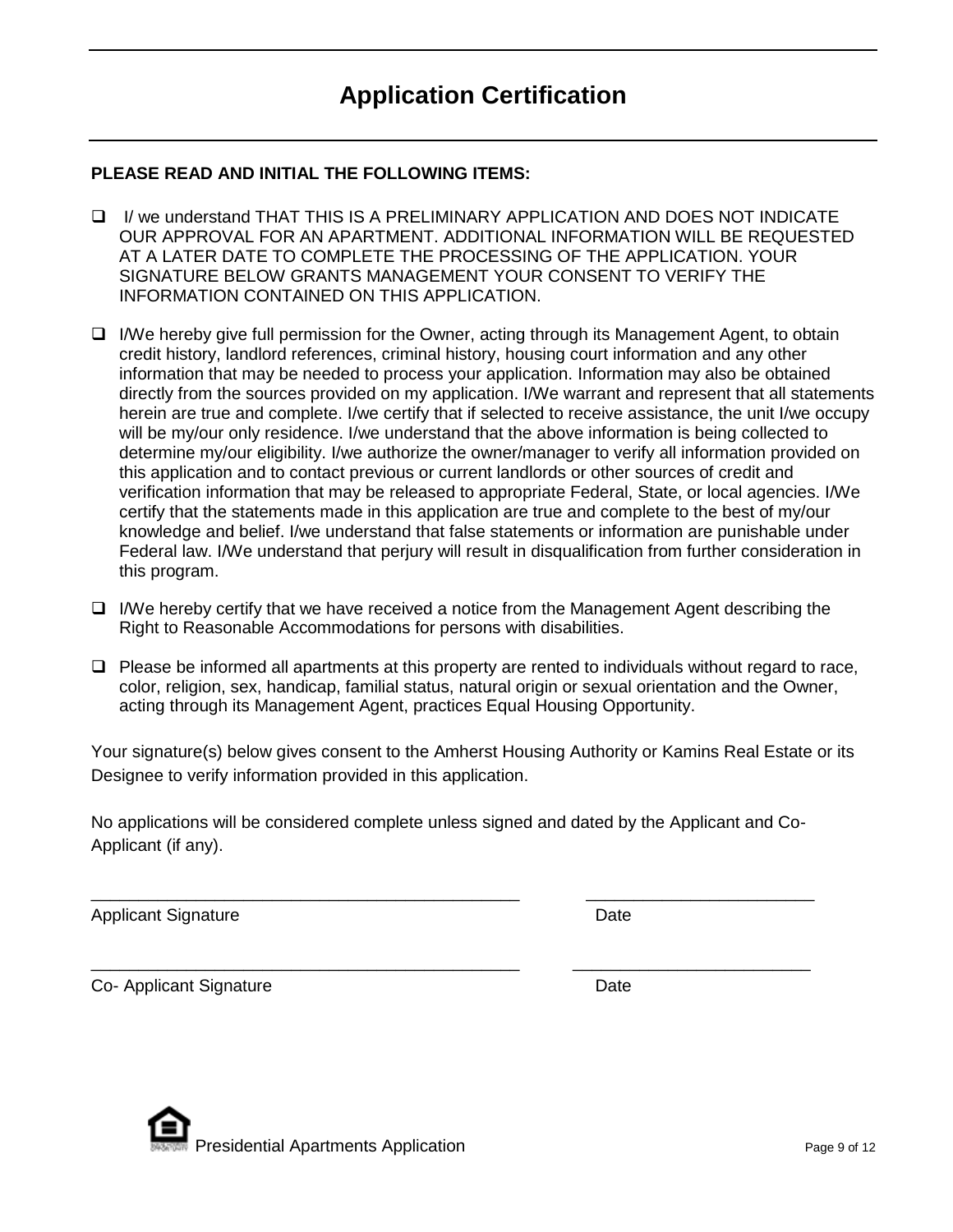# **INFORMATION PACKET** *PLEASE DO NOT RETURN THIS PAGE*

### ELIGIBILITY REQUIREMENTS

**Q:** Who is eligible to apply for the affordable apartments at Presidential Apartments in Amherst, MA? **A.** Households who meet income set by the Department of Housing and Urban Development (HUD) and DHCD. The developer, City of Amherst and Amherst Housing Authority provided this affordable housing opportunity in Amherst through the Local Action Units Program through the Commonwealth of Massachusetts Department of Housing and Community Development (DHCD). In this project, six affordable apartments have been constructed in Amherst and will be rented to tenants with incomes that shall not exceed 80% of the Amherst Massachusetts-Hampshire County area median income.

All affordable units must be occupied as a primary residence and will have a lease. There is also a regulatory agreement on the property that limits the amount that the unit can be leased for and requires an income eligible tenant. The regulatory agreement insures that the unit stays affordable in perpetuity.

#### **Q:** What are the eligibility requirements?

**A.** To be eligible to rent an affordable apartment, annual income must be within a particular range, set by maximum and minimum income levels as follows:

#### **Household Income Limits**

To be eligible to apply for renting an affordable apartment the combined annual income for all income sources of all income-earning members in the household must be at or below eighty percent (80%) of median income for Amherst Massachusetts- Hampshire County- Springfield MSA/ HMFA/ Non-Metropolitan County area.

The maximum income allowed for this program is (please note the income limits are subject to change in correspondence with HUD's annual income limits):

| Persons in Household | 80% AMI  | Persons in Household | 80% AMI  |
|----------------------|----------|----------------------|----------|
| 1 Person             | \$44,800 | 4 Person             | \$64,000 |
| 2 Person             | \$51,200 | 5 Person             | \$69,150 |
| 3 Person             | \$57,600 | 6 Person             | \$74,250 |

Effective 04/14/2017

**Q:** Will my household need to submit information regarding my income each year?

- **A.** Yes, as continued compliance with the Regulatory Agreement between Presidential Apartments, The Town of Amherst and Department of Housing and Community Development- each household will be required to submit income documentation on an annual basis.
- **Q:** How is my/ our income determined?
	- **A.** Household income is a measure of the combined incomes of all people in the household.

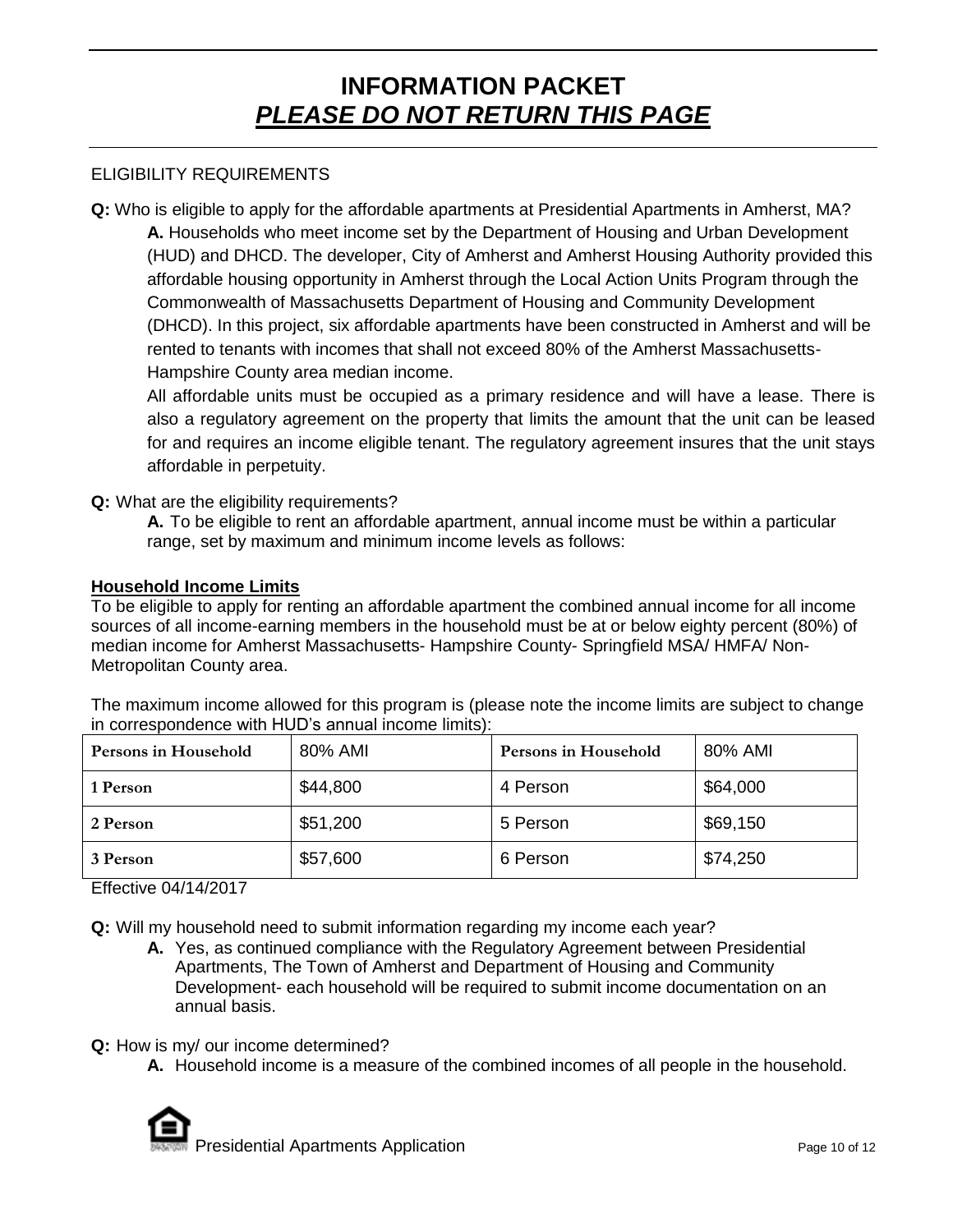## Annual income INCLUDES, but is not limited to **(PLEASE NO NOT RETURN THIS PAGE)**:

- 1. **Personal Wages** The gross amount (before any payroll deductions) of wages and salaries, overtime pay, commissions, fees, tips, bonuses, and other compensation or personal services of all adults of the household, except that of full-time students in excess of \$480. NOTE: the student must meet the fulltime requirement of the institution he/she is attending.
- 2. **Business Income** Net income, salaries and other amounts distributed from a business, including a family business) or from a profession.
- 3. **Social Security** The gross amount (before deductions for Medicare, etc.) of periodic social security payments. Includes payments received by adults on behalf of minors or by minors for their own support.
- 4. **Pensions/Annuity** The gross amount of annuities, insurance policies, retirement funds, pensions, disability or death benefits and other similar types of periodic receipts.
- 5. **Lump-sum** Lump-sum payments received because of delays in processing unemployment, welfare or other benefits. This does not apply to lump-sum payments for the delay of the start of Social Security.
- 6. **Unemployment** Payments in lieu of earnings, such as unemployment and disability compensation, workers' compensation and severance pay. Any payments that will begin during the next 12 months must be included.
- 7. **Welfare Assistance** If the payment includes an amount specifically designated for shelter and utilities and the welfare agency adjusts that amount based upon what the family is currently paying for shelter and utilities, special calculations are required.
- 8. **Alimony/Child Support** Alimony and child support, unless exclusion of these amounts is justified.
- 9. **Assets** Interest, dividends and other income from net family assets (including income distributed from trust funds).
- 10. **Adoption Asst. Payments** Adoption assistance payments up to \$480. The balance is excluded.
- 11. **Lottery** Lottery winnings paid in periodic payments. Winnings paid in a lump-sum are included in net family assets, not in Annual Income.
- 12. **Gifts** Recurring monetary contributions or gifts regularly received from persons not living in the unit. Gifts include rent or utility payments regularly paid on behalf of the family.
- 13. **Resident Stipends** Resident service stipends that are more than \$200 per month. You must include the entire amount
- **Q:** How is the Income from my Assets counted?

**A.** Income from all household assets is calculated as part of your household income. When assets total \$5,000 or less, the actual interest/dividend income received is included in the annual income OR when assets exceed \$5,000, annual income includes the greater of actual income from assets or a .06% imputed income calculation.

#### Household Assets include the following:

- 1. **Cash held in savings and checking accounts, safe deposit boxes, homes, etc.**
- 2. **Revocable trusts**: The cash value of any revocable trust available to the applicant.

3. **Equity in rental property or other capital investments**: The current fair market value less (a) any unpaid balance on any loans secured by the property and (b) reasonable costs that would be incurred in selling the asset (e.g., penalties, broker fees, etc.).

4. **Stocks, bonds, Treasury bills, certificates of deposit, mutual funds, and money market accounts**: The value of stocks and other assets vary from one day to another and should be determined within a reasonable time in advance of the applicant's submission of an application to participate in the subject housing program.

5. **Individual retirement, 401K, and Keogh accounts**: When the holder has access to the funds, even though a penalty may be assessed. If the applicant is making occasional withdrawals from the account, determine the amount of the asset by using the average balance for the previous six months. (Do not count withdrawals as income.)

#### 6. **Retirement and pension funds**.

#### **PLEASE DO NOT RETURN THIS PAGE**